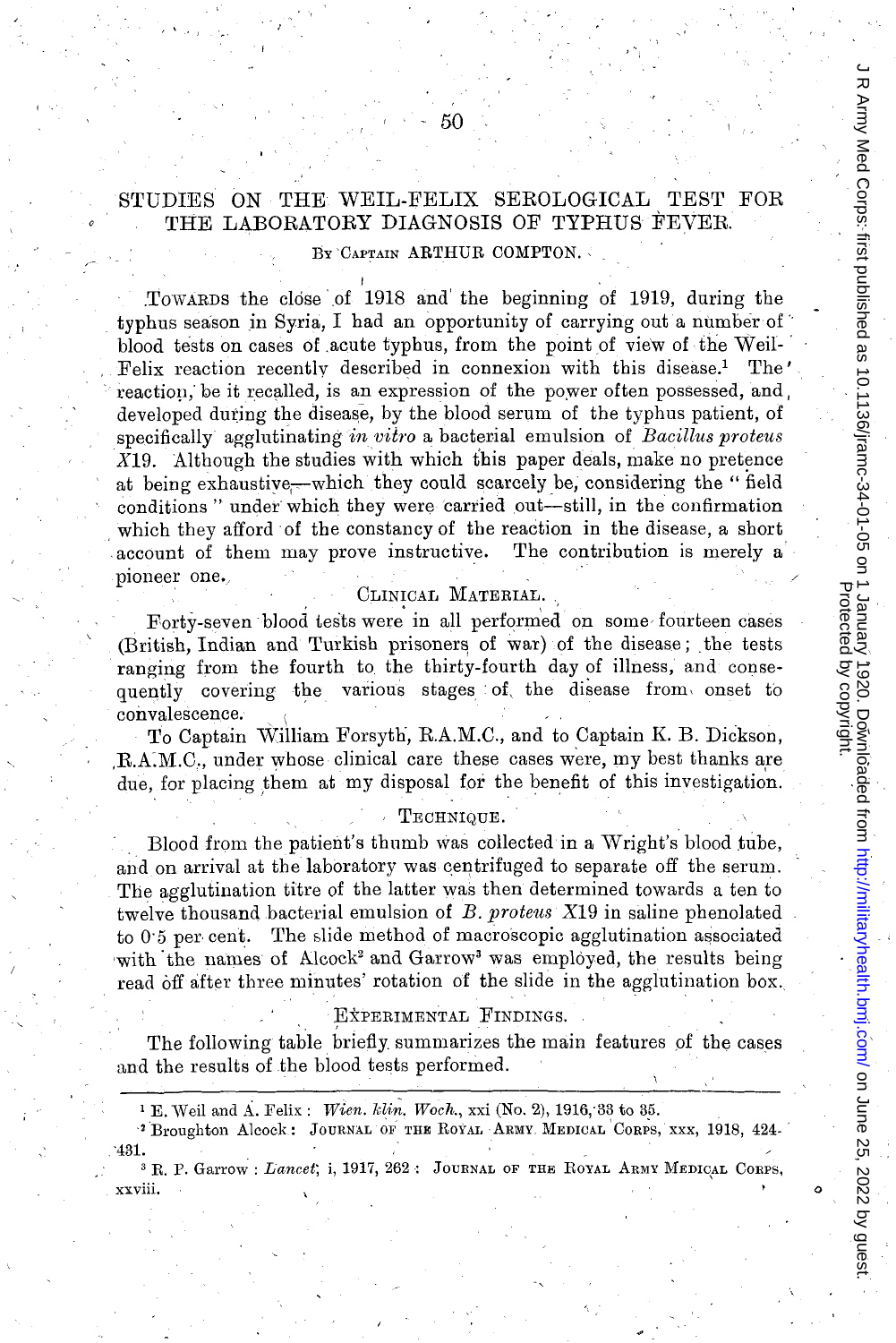# Arthur Compton

тавів.

| No.              |                 | Nation-<br>Name<br>ality | Date of<br>blood<br>specimen | Whether<br>rash<br>present<br>or absent | Day of<br>illness<br>(patient's<br>state-<br>ment) | Result of the agglutination test, for the following<br>dilutions of the patient's serum |                                |                  |                                  |                                                                                                                                                                                                                               |                          |                     | Date<br>the<br>patient's                                                                                                                              |
|------------------|-----------------|--------------------------|------------------------------|-----------------------------------------|----------------------------------------------------|-----------------------------------------------------------------------------------------|--------------------------------|------------------|----------------------------------|-------------------------------------------------------------------------------------------------------------------------------------------------------------------------------------------------------------------------------|--------------------------|---------------------|-------------------------------------------------------------------------------------------------------------------------------------------------------|
| of<br>case       |                 |                          |                              |                                         |                                                    | $\frac{1}{2}$                                                                           | $\frac{1}{10}$                 | $\frac{1}{50}$   | τό σ                             | $\frac{1}{20}$                                                                                                                                                                                                                | $\bar{x} \frac{1}{90}$   | Saliva<br>continued | tempera-<br>ture<br>fell to<br>normal                                                                                                                 |
| 1                | S.<br>. .       | British                  | 1.1.19                       | $\rm{Present}$                          | 7                                                  | $++$                                                                                    | ┽╸┽╸                           | $^+ +$           | $+$                              |                                                                                                                                                                                                                               |                          |                     | 5.1.19                                                                                                                                                |
|                  |                 |                          | 5.1.19                       | ٠.                                      | 12                                                 | $++$                                                                                    | $++$                           | $\dotplus$       | $^+ \mathrm{+}$                  | ┿                                                                                                                                                                                                                             |                          |                     |                                                                                                                                                       |
|                  |                 |                          | 8.1.19                       | ٠.                                      | 15                                                 | $+ +$                                                                                   | $++$                           | ┿<br>┿           | $^{++}$                          | $+$                                                                                                                                                                                                                           |                          |                     |                                                                                                                                                       |
|                  |                 |                          | 12,1.19                      | نه ه                                    | 19                                                 | $+ +$                                                                                   | $\boldsymbol{+}\boldsymbol{+}$ | $++$             | $\hspace{0.1mm} +\hspace{0.1mm}$ | $(+)$                                                                                                                                                                                                                         | ÷                        |                     |                                                                                                                                                       |
|                  |                 |                          | 17.1.19                      | . .                                     | 24                                                 | ┼┼                                                                                      | ┿┿                             | $\! + \!$        | --                               | ---                                                                                                                                                                                                                           |                          |                     |                                                                                                                                                       |
|                  |                 |                          | 21.1.19                      | . .                                     | 28                                                 | ┿<br>┿                                                                                  | $\div$<br>$\div$               | (十)              |                                  |                                                                                                                                                                                                                               |                          |                     |                                                                                                                                                       |
|                  |                 |                          | 27.1.19                      | . .                                     | 34                                                 | $^{+\,+}$                                                                               | $^+$                           | $(+)$            |                                  |                                                                                                                                                                                                                               |                          |                     |                                                                                                                                                       |
| $\boldsymbol{2}$ | R.<br>$\ddotsc$ | $\operatorname{British}$ | 5.1,19                       | Present                                 | $\overline{4}$                                     | $++$                                                                                    | $+$                            |                  |                                  |                                                                                                                                                                                                                               |                          |                     | 12.1.19                                                                                                                                               |
|                  |                 |                          | 8.1.19                       | . .                                     | 7                                                  | $+ +$                                                                                   | 于<br>$^+$                      | ┿┿               | $\mathrm{+}$                     | $^{(+)}$                                                                                                                                                                                                                      |                          |                     |                                                                                                                                                       |
|                  |                 |                          | 10.1.19<br>12.1.19           |                                         | 9                                                  | $^{\mathrm{+}}$                                                                         | ┿┿                             | $^+ +$           | $^+ \pm$                         | ┿                                                                                                                                                                                                                             |                          |                     |                                                                                                                                                       |
|                  |                 |                          | 17.1.19                      | . .                                     | 11                                                 | ᆠᆠ                                                                                      | ┶┿                             | ++               | $++$                             | ᆠ                                                                                                                                                                                                                             | $(+)$                    |                     |                                                                                                                                                       |
|                  |                 |                          | 19.1.19                      | . .                                     | 16                                                 | $++$                                                                                    | $++$                           | ┿<br>┿           | $^+$                             | $(+)$                                                                                                                                                                                                                         |                          |                     |                                                                                                                                                       |
|                  |                 |                          | 21.1.19                      | ٠.                                      | 18                                                 | $\text{+}$<br>$\div$                                                                    | $\div$<br>┿                    | 十十               | $^{+}$                           | $(+)$                                                                                                                                                                                                                         |                          |                     |                                                                                                                                                       |
|                  |                 |                          | 25.1.19                      | . .                                     | 20<br>24                                           | $^+ \mathrm{+}$                                                                         | ┿                              | ᆠᆠ               | $(+)$                            |                                                                                                                                                                                                                               |                          |                     |                                                                                                                                                       |
|                  |                 |                          | 27.1.19                      |                                         | 26                                                 | ┽┽                                                                                      | ┿                              | 十十               | $(+)$                            |                                                                                                                                                                                                                               |                          |                     |                                                                                                                                                       |
| 3                | Η.              | British                  | 8.1.19                       | $\ddot{\phantom{a}}$<br>Present         | 7                                                  | $^{\mathrm{+}}$                                                                         | ;ተ+                            | $^{++}$          | (수)                              | -                                                                                                                                                                                                                             | ψ                        |                     | 17.1.19                                                                                                                                               |
|                  |                 |                          | 10.1.19                      |                                         | 9                                                  |                                                                                         |                                |                  |                                  |                                                                                                                                                                                                                               |                          |                     | 금                                                                                                                                                     |
|                  |                 |                          | 12.1.19                      | A.<br>. .                               | 11                                                 |                                                                                         |                                |                  |                                  |                                                                                                                                                                                                                               |                          |                     | າວອາ                                                                                                                                                  |
|                  |                 |                          | 17.1:19                      | . .                                     | 16                                                 | 十十                                                                                      |                                | π.               | $\overline{\phantom{0}}$         |                                                                                                                                                                                                                               |                          |                     |                                                                                                                                                       |
|                  |                 |                          | 19.1.19                      | $\ddot{\phantom{0}}$                    | 18                                                 | ┿┿                                                                                      | $\div$                         |                  |                                  |                                                                                                                                                                                                                               |                          |                     |                                                                                                                                                       |
|                  |                 |                          | 22.1.19                      | . .                                     | 21                                                 | ┾                                                                                       |                                |                  | —                                | ÷,                                                                                                                                                                                                                            | '−−                      |                     | rea py                                                                                                                                                |
|                  |                 |                          | 27.1.19                      | $\ddot{\phantom{0}}$                    | 26                                                 |                                                                                         |                                |                  |                                  |                                                                                                                                                                                                                               |                          |                     |                                                                                                                                                       |
| $\overline{4}$   | Capt. B.        | <b>British</b>           | 9.1.19                       | Absent                                  | 4                                                  | ┿                                                                                       |                                |                  |                                  |                                                                                                                                                                                                                               |                          |                     | $\begin{array}{c}\n\cdots \\ \cdots \\ \cdots \\ \vdots \\ \vdots \\ \vdots \\ \vdots \\ \vdots \\ \vdots \\ \vdots \\ \vdots \\ \vdots\n\end{array}$ |
|                  |                 |                          | 10.1.19                      | $\rm{Present}$                          | 5                                                  | $\boldsymbol{+}\boldsymbol{+}$                                                          | $^{+}$                         | L.               | ÷,<br>ىب                         | سب                                                                                                                                                                                                                            |                          |                     |                                                                                                                                                       |
|                  |                 |                          | 12.1.19                      | $\ddotsc$                               | 8                                                  | ┿<br>┽                                                                                  | $++$                           |                  |                                  |                                                                                                                                                                                                                               |                          |                     |                                                                                                                                                       |
| 5                | S.R             | Turkish                  | 10.1.19                      | Present                                 | 5                                                  | $+ +$                                                                                   |                                |                  | $\overline{a}$                   |                                                                                                                                                                                                                               |                          |                     |                                                                                                                                                       |
|                  |                 | P. of W.                 | 15.1.19                      |                                         | 10                                                 | $++$                                                                                    | $++$                           | $^{(+)}$         | -                                |                                                                                                                                                                                                                               | --                       |                     |                                                                                                                                                       |
|                  |                 |                          | 23.1.19                      |                                         | 14                                                 | ╫<br>÷                                                                                  | ┿<br>┿                         |                  | ---                              |                                                                                                                                                                                                                               |                          |                     |                                                                                                                                                       |
| 6                | м. а.           | Turkish                  | 10.1.19                      | $A$ bsent                               | 4                                                  | $++$                                                                                    | ┿┿                             |                  | s.                               | and and the second second second second second second second second second second second second second second second second second second second second second second second second second second second second second second |                          |                     | 19.1.19                                                                                                                                               |
|                  |                 | $P_{\cdot}$ of W.        | 15.1.19                      | $\rm{Present}$                          | 9                                                  | ┿┿                                                                                      | $(+)$                          |                  | <b></b>                          |                                                                                                                                                                                                                               |                          |                     |                                                                                                                                                       |
|                  |                 |                          | 23.1.19                      |                                         | 17                                                 | ┿┿                                                                                      |                                |                  |                                  |                                                                                                                                                                                                                               | ----                     |                     |                                                                                                                                                       |
| 7.               | A. S.           | Turkish                  | 10.1.19                      | $A$ bsent                               | 4                                                  | $+ +$                                                                                   | ᆠᆠ                             |                  |                                  |                                                                                                                                                                                                                               | $\overline{\phantom{0}}$ |                     | 21.1.19                                                                                                                                               |
|                  |                 | P. of W.                 | 15.1.19                      | $P$ resent                              | 9                                                  | $\boldsymbol{+}\boldsymbol{+}$                                                          | ┿┿                             | $^+ \mathrm{^+}$ | $+ +$                            |                                                                                                                                                                                                                               |                          |                     |                                                                                                                                                       |
|                  |                 |                          | 23.1.19                      |                                         | 17                                                 | $^{\mathrm{++}}$                                                                        | $++\,$                         | ┿                |                                  |                                                                                                                                                                                                                               | --                       |                     | $\ddot{\phantom{1}}$                                                                                                                                  |
| 8                | м.<br>$\sim$ .  | British                  | 23.1.19                      | . .                                     | 5                                                  | $++$                                                                                    | ┿                              |                  |                                  |                                                                                                                                                                                                                               |                          |                     |                                                                                                                                                       |
|                  |                 |                          | 25.1.19                      | $\ddot{\phantom{a}}$                    | 7                                                  | $^{\mathrm{+}\mathrm{+}}$                                                               | ┽┽                             | $(+)$            |                                  | سند                                                                                                                                                                                                                           |                          |                     | . .                                                                                                                                                   |
| 9                | 0.M.A.          | Turkish                  | 27.1.19<br>10,1,19           | $\ddot{\phantom{a}}$                    | 9                                                  | ┶┷                                                                                      | ┿┿                             | ┿                | $\overline{\phantom{a}}$         |                                                                                                                                                                                                                               |                          |                     |                                                                                                                                                       |
|                  |                 |                          | $^{23.1.19}$                 | . .                                     | 10                                                 | $++$                                                                                    | $^{\mathrm{++}}$               | $^+ \, +$        | $+$                              | $^{(+)}$                                                                                                                                                                                                                      |                          |                     | 15.1.19                                                                                                                                               |
| 10               | Y.S             | P. of W.<br>Turkish      | 10.1.19                      |                                         | 23                                                 | $^+$                                                                                    | ⊹⊹                             | $(+)$            |                                  |                                                                                                                                                                                                                               | ÷.                       |                     |                                                                                                                                                       |
|                  |                 | P. of W.                 | 23.1.19                      | Fading                                  | 12                                                 | $^{\mathrm{++}}$                                                                        | ┿┿                             | ┿                | $^{(+)}$                         |                                                                                                                                                                                                                               |                          |                     | 21.1.19                                                                                                                                               |
| 11               | М. Н.           | Turkish                  | 10.1.19                      | Present                                 | 25<br>-5                                           | ┿                                                                                       | $^+$                           |                  | $\overline{\phantom{a}}$         |                                                                                                                                                                                                                               |                          |                     | 22.1.19                                                                                                                                               |
|                  |                 | P. of W.                 | 23.1.19                      |                                         | 18                                                 | $++$                                                                                    | ╅╈                             | $(+)$            |                                  |                                                                                                                                                                                                                               | —                        |                     |                                                                                                                                                       |
| 12               | K. S.           | Indian                   | 11.1.19                      | . .                                     | 9                                                  | $++$                                                                                    | $^{\mathrm{+}}$                |                  |                                  |                                                                                                                                                                                                                               |                          |                     | 11.1.19                                                                                                                                               |
| 13               | $R, R, \ldots$  | Indian                   | 12.1.19                      | . .<br>$\Present$                       | 9                                                  | $++$<br>$++$                                                                            | キャ                             | ┿┿<br>$\sim$     | $+$                              |                                                                                                                                                                                                                               | --                       |                     |                                                                                                                                                       |
| 14               | $Y, M, \ldots$  | Turkish                  | 15.1.19                      | $\rm{Present}$                          | 6                                                  | $^+ \mathrm{^+}$                                                                        | $+$                            | ┿                |                                  |                                                                                                                                                                                                                               |                          |                     |                                                                                                                                                       |
|                  |                 | P. of W.                 |                              | 4 days                                  |                                                    |                                                                                         | $^{\rm ++}$                    |                  |                                  |                                                                                                                                                                                                                               |                          |                     |                                                                                                                                                       |
|                  |                 |                          |                              |                                         |                                                    |                                                                                         |                                |                  |                                  |                                                                                                                                                                                                                               |                          |                     |                                                                                                                                                       |

agglutination very marked.<br>
,, distinct to naked eye.<br>
,, feeble, requiring hand lens to be certain.

negative.

 $\cdot 51$ 

I R Army Med Corps: first published as 10.1136/jramc-34-01-05 on 1 January 1920. Downloaded from http://militaryhealth.brnj.com/ on June 25, 2022 by guest.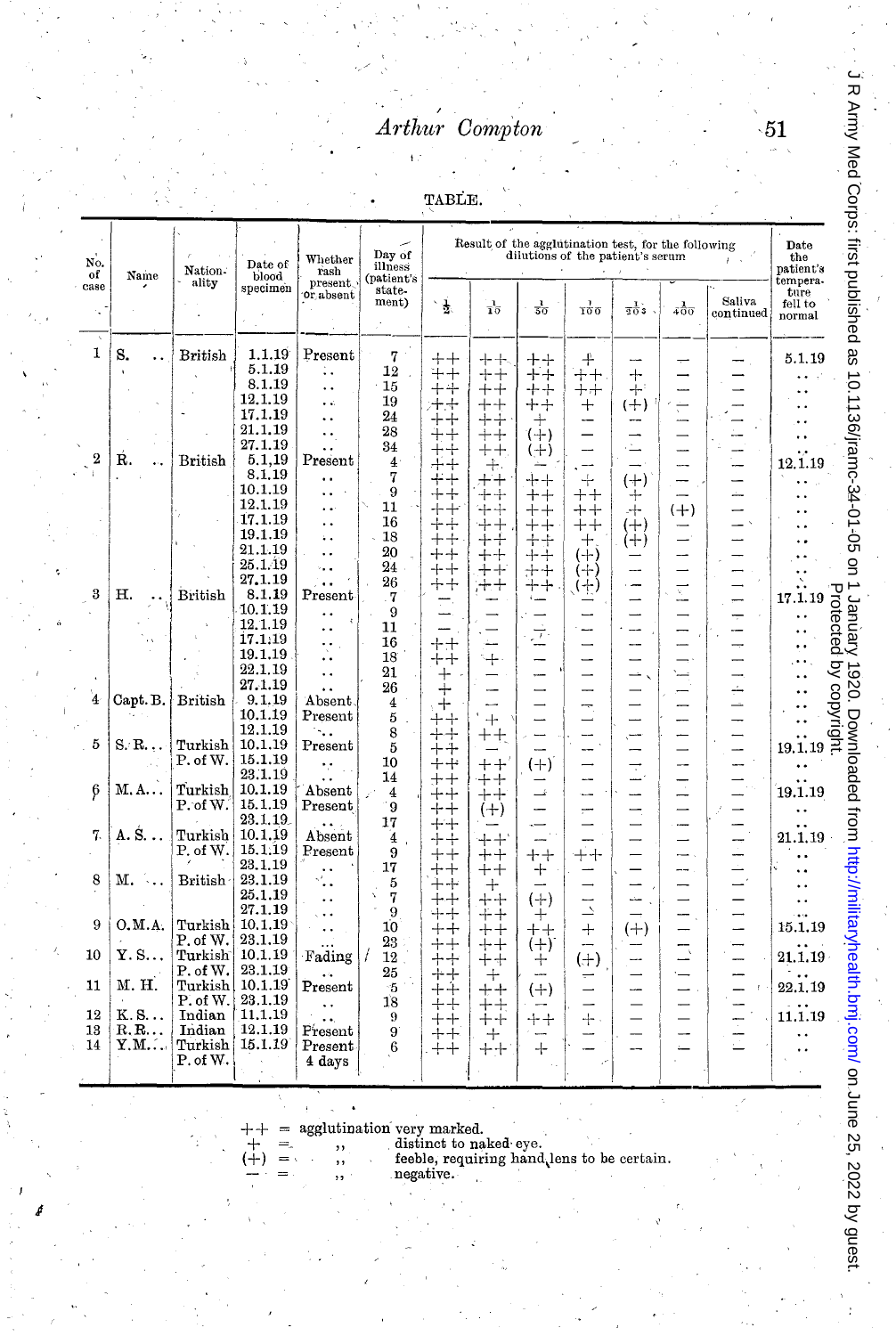#### 52 The Weil-Felix Serological Test for Typhus Fever

The above table (columns 6 and 7) shows that these cases all, with the exception of Case 3, gave a markedly positive reaction from the first days of the disease; and that the strength of the reaction varied from day Some idea of the nature of this variation is revealed by the to day. accompanying diagram, which is a graphical representation of the findings for Cases 1 and 2.



I R Army Med Corps: first published as 10.1136/jramc-34-01-05 on 1 January 1920. Downloaded from http://military/heatth.bmj.com/ on June 25, 2022 by guest.

Protected by copyright.

These curves show that the Weil-Felix reaction in typhus fever steadily increases during the first fortnight to attain its maximum about the twelfth to fourteenth day of the disease-period, when, in the uncomplicated case, the temperature as a rule falls by crisis—to decrease rapidly thereafter during the period of convalescence. This finding indicates, other things being equal, wherein as a test the Weil-Felix reaction may render conspicuous service to the physician. It points to the conclusion that in an early case of doubtful pyrexia, which shows a positive Weil-Felix reaction steadily rising in the twenty-four hours, there is strong presumptive evidence of typhus fever.

Consider now Case 3, which appeared to us at first in the light of an exception (see tests of January 8, 10, and 12) to the test; there being no doubt clinically as to the diagnosis of typhus. This man's Weil-Felix reaction was persistently negative throughout the first fortnight, to become positive about the sixteenth day of the disease—when it was first observed-